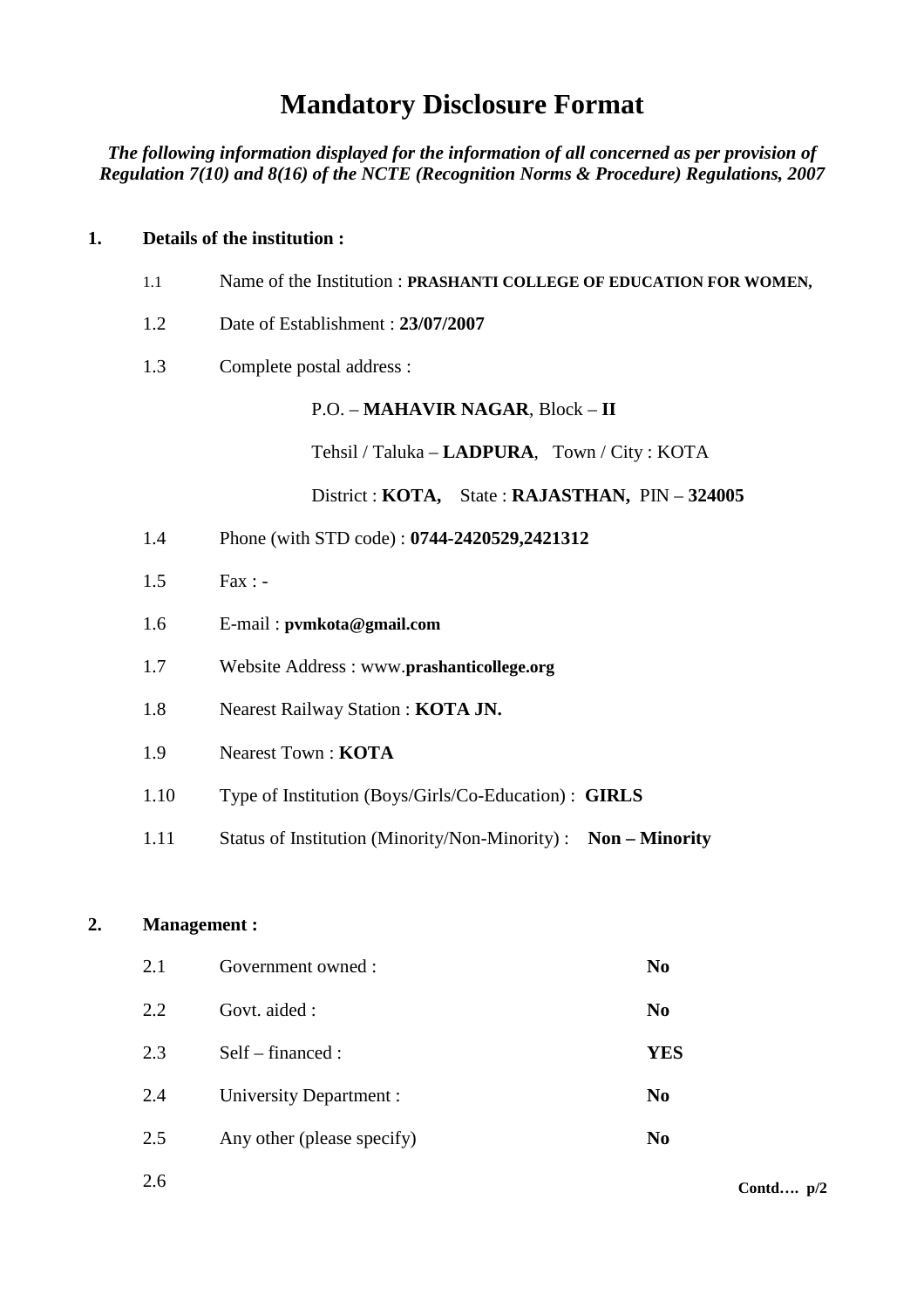## 3. **Details of the course :**

| 3.1 | Level of the Course:                                                                   | 1- Diploma in Elementary Teacher's Training<br>2- Secondary Teacher Education Programme                |
|-----|----------------------------------------------------------------------------------------|--------------------------------------------------------------------------------------------------------|
| 3.2 | Name of the Teacher:<br><b>Education Course:</b>                                       | 1- D.El.Ed. Course<br>2- B.Ed.                                                                         |
| 3.3 | Duration of the Course:                                                                | <b>TWO YEARS</b>                                                                                       |
| 3.4 | Whether to be conducted in<br>Face to face or :                                        | <b>FACE TO FACE</b>                                                                                    |
| 3.5 | Proposed Intake:                                                                       | D.El.Ed. One Unit of 50 Students<br>B.Ed. Two Units of 50 Students each<br>(100)                       |
| 3.6 | Academic Session from<br>Which the course.<br>Conducted:                               | D.El.Ed. 2008-09<br>B.Ed. 2007-08                                                                      |
| 3.7 | Details of the Affiliating Body<br>Name: University Of Kota<br>Fax no. 0744-2472911/13 | Address / Tel / Fax No.: Maharav Bhim Singh Marg, Near Kabir Circle, kota<br>Phone No. 0744-2472911/12 |

# 4. **Land :**

| 4.1 | Land Identification<br>(Plot / Khasra No.) :<br>Kh. No. $-$  | Plot No. 1<br>Mahvir Nagar II, Kota |     |
|-----|--------------------------------------------------------------|-------------------------------------|-----|
| 4.2 | Land Area in sq. mt. :                                       | 5438.67 sq. mt.                     |     |
| 4.3 | Whether the Title of the land is on<br>Ownership basis       |                                     |     |
| 4.4 | Title of the land is on lease<br>As per law                  | On Lease from UIT kota              |     |
| 4.5 | Duration of the lease                                        | 99 years                            |     |
| 4.7 | Land Use Certificate obtained<br>for Educational Institution |                                     | Yes |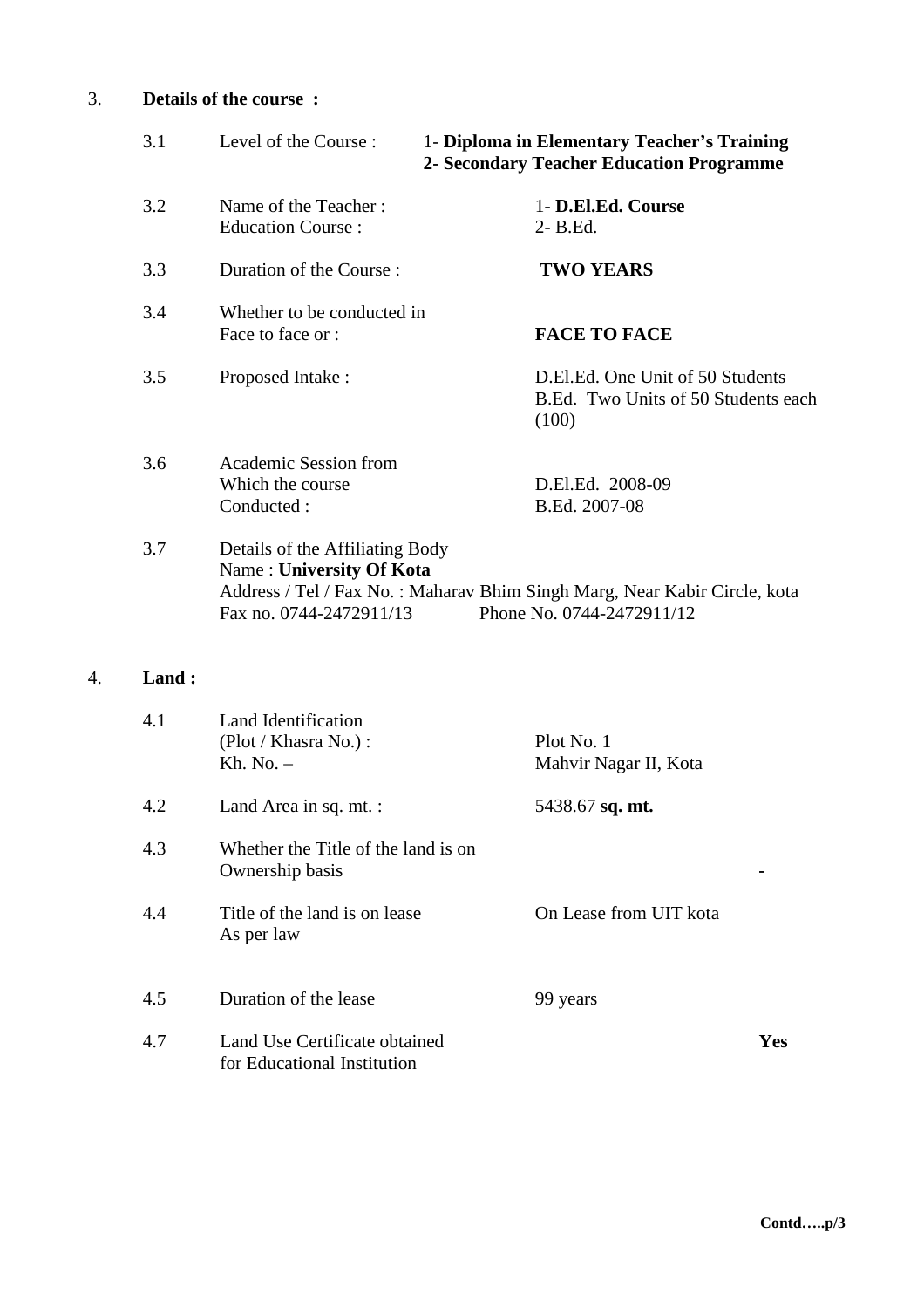| 5. | 5.1              | <b>Manpower (Photographs of Teaching Faculty should be displayed):</b><br>Details of appointed teaching staff<br>(Date of Birth, Qualification, Professional Qualification<br>and other relevant information) |             | <b>Yes, Displayed</b>   |
|----|------------------|---------------------------------------------------------------------------------------------------------------------------------------------------------------------------------------------------------------|-------------|-------------------------|
|    | 5.2              | Details of appointed non-teaching staff                                                                                                                                                                       |             | <b>Yes, Displayed</b>   |
| 6. | <b>Building:</b> |                                                                                                                                                                                                               |             |                         |
|    | 6.1              | Construction of the building is complete                                                                                                                                                                      |             | Yes                     |
|    | 6.2              | Building is yet to be constructed                                                                                                                                                                             |             | N <sub>0</sub>          |
|    | 6.3              | Building is fire safety $-$ proof                                                                                                                                                                             |             | Yes                     |
|    | 6.4              | Building is disabled friendly                                                                                                                                                                                 |             | Yes                     |
|    | 6.5              | Common room for boys / girls available                                                                                                                                                                        |             | Yes                     |
|    | 6.6              | Date of completion of the Building:                                                                                                                                                                           |             | 31.03.2007              |
|    | 6.7              | Covered Area in sq. mt.<br>(Ground Floor, 1 <sup>st</sup> Floor & 2 <sup>nd</sup> Floor)                                                                                                                      |             | 4600 sq. mtr.           |
|    | 6.8              | Number of class rooms                                                                                                                                                                                         |             | 10 nos. including hall  |
| 7. | Library:<br>7.1  | The Library has separate reference section /<br>Journals section and reading room                                                                                                                             |             | Yes                     |
|    | 7.2              | Number of books in the library                                                                                                                                                                                |             | <b>Total 7346 Books</b> |
|    | 7.3              | Total number of educational<br>Journals / periodicals being subscribed                                                                                                                                        | 18          |                         |
|    | 7.4              | Number of encyclopedias available in the library<br>(Three different types full volume)                                                                                                                       | 35          |                         |
|    | 7.5              | Number of books available in the reference section<br>of the library                                                                                                                                          | 3463        |                         |
|    | 7.6              | Seating capacity of the reading room of the library                                                                                                                                                           | 50 Students |                         |
| 8. |                  | <b>Instructional Facilities:</b>                                                                                                                                                                              |             |                         |
|    | 8.1              | Details of laboratories available                                                                                                                                                                             | Yes         |                         |
|    | 8.2              | Arrangement made for practice teaching                                                                                                                                                                        | Yes         |                         |
|    | 8.3              | Number and Name of school(s) for practice teaching                                                                                                                                                            |             |                         |